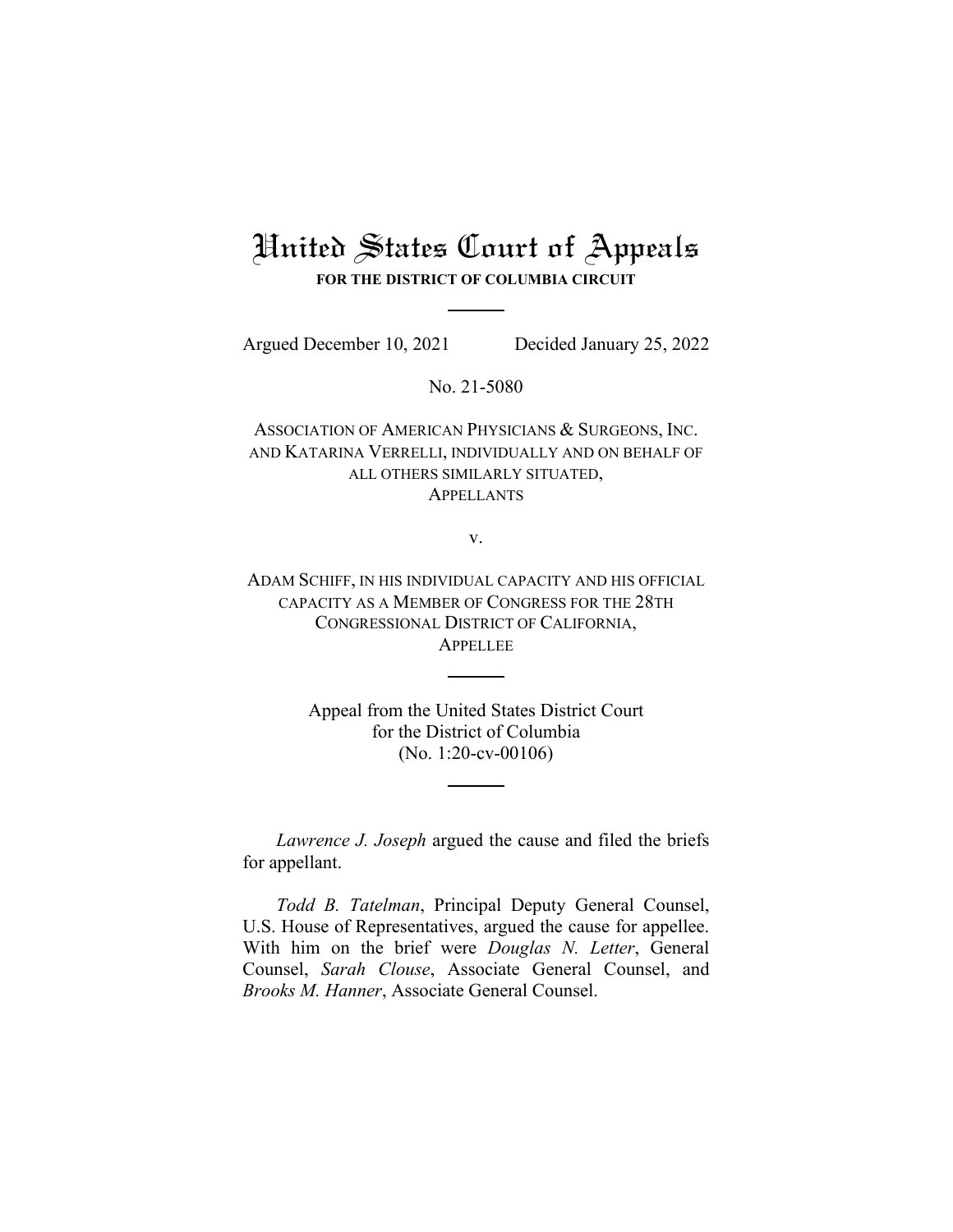Before: ROGERS and RAO, *Circuit Judges*, and SILBERMAN, *Senior Circuit Judge*.

Opinion for the Court by *Circuit Judge* ROGERS.

ROGERS, *Circuit Judge*: The Association of American Physicians and Surgeons appeals the dismissal of its complaint for lack of Article III standing. The Association, joined by an individual, sued a Member of Congress who wrote to several technology and social media companies before and during the COVID-19 pandemic expressing concern about vaccinerelated misinformation on their platforms and inquiring about the companies' policies for handling such misinformation. The Association, which purveys vaccine-related information online, alleged that the inquiries prompted the technology companies to disfavor and deprioritize its vaccine content, thereby reducing traffic to its web page and making the information more difficult to access. Because appellants have not established that they have standing, the court affirms the dismissal of the complaint.

**I.**

The Association of American Physicians and Surgeons maintains a website and publishes the Journal of American Physicians and Surgeons, both of which host information concerning "important medical, economic, and legal issues about vaccines," Am. Compl. ¶ 10. According to the Association, its perspective on these issues should not be considered "anti-vaccine," but rather in favor of "informed consent based on disclosure of all relevant legal, medical, and economic information." *Id.* ¶ 3. Representative Adam B. Schiff is a Member of the House of Representatives from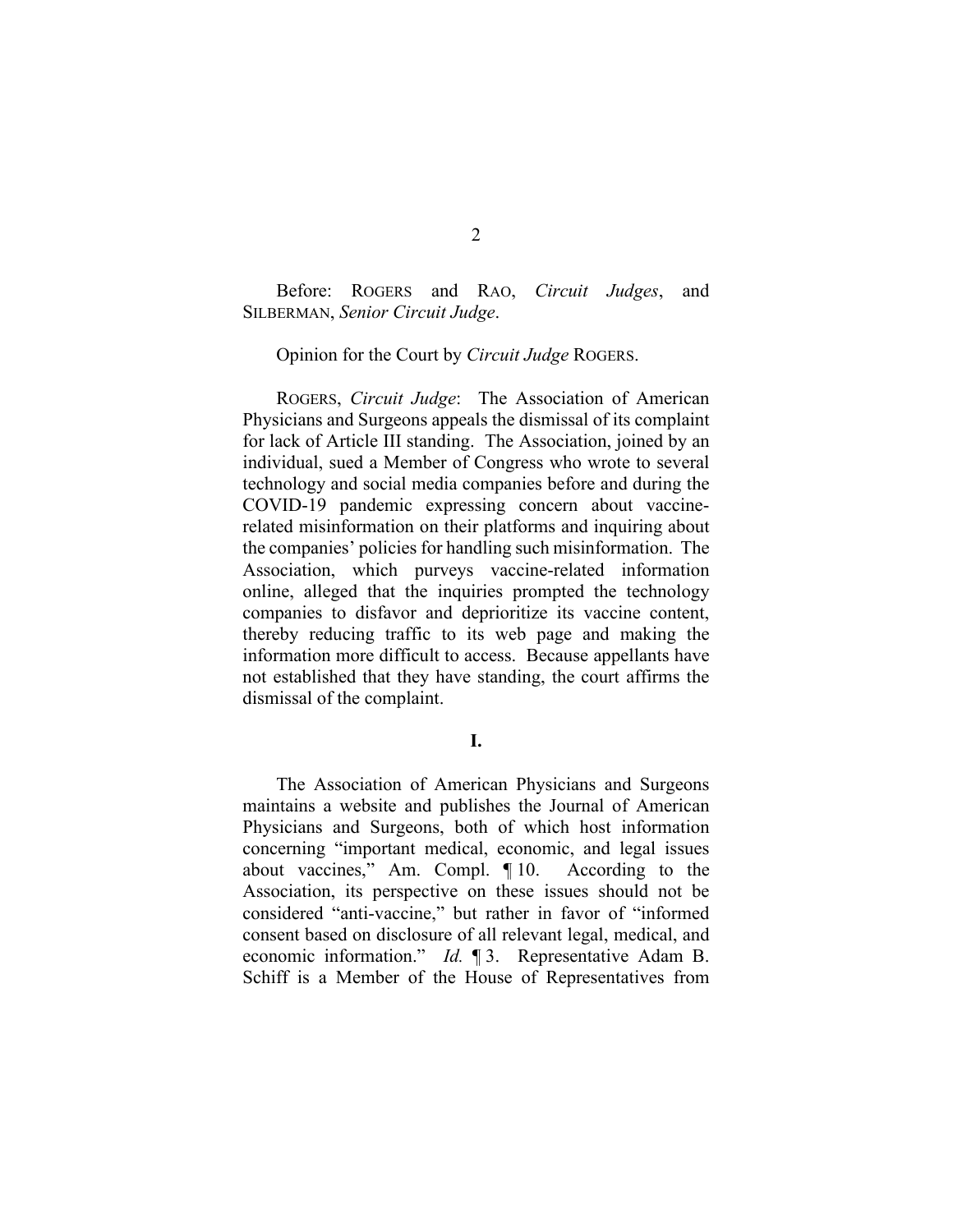California's 28th Congressional District and Chairman of the House Intelligence Committee.

Joined by an individual, Katarina Verrelli, who has sought vaccine-related information online, the Association sued Representative Schiff, individually and as a Member of Congress, seeking damages as well as injunctive and declaratory relief. The Association and Verrelli alleged that Representative Schiff wrote letters on February 14, 2019, to Google and Facebook "encourag[ing] them to use their platforms to prevent what [Representative] Schiff asserted to be inaccurate information on vaccines." *Id.* ¶ 68. Shortly after, Representative Schiff wrote essentially the same letter to Amazon, and thereafter posted the letters on the House.gov website in a press release as well as on the social media website Twitter. In the letters, as reproduced in the press release, Representative Schiff expressed concern about the danger of vaccine hesitancy and the prevalence of vaccine-related misinformation on internet platforms like YouTube, Facebook, and Google's search engine.<sup>[1](#page-2-0)</sup> He stated: "As a Member of Congress who is deeply concerned about declining vaccination rates around the nation, I am requesting additional information on the steps that you currently take to provide medically accurate information on vaccinations to your users, and to encourage you to consider additional steps you can take to address this growing problem." *Id.* He requested that the companies respond to a list of questions regarding the

<span id="page-2-0"></span><sup>1</sup> Press Release, *Schiff Sends Letter to Google, Facebook Regarding Anti-Vaccine Misinformation* (Feb. 14, 2019), available at https://schiff.house.gov/news/press-releases/schiff-sends-letter-togoogle-facebook-regarding-anti-vaccine-misinformation; Press Release, *Schiff Sends Letter to Amazon CEO Regarding Anti-Vaccine Misinformation* (Mar. 1, 2019), available at https://schiff.house.gov/news/press-releases/schiff-sends-letter-toamazon-ceo-regarding-anti-vaccine-misinformation.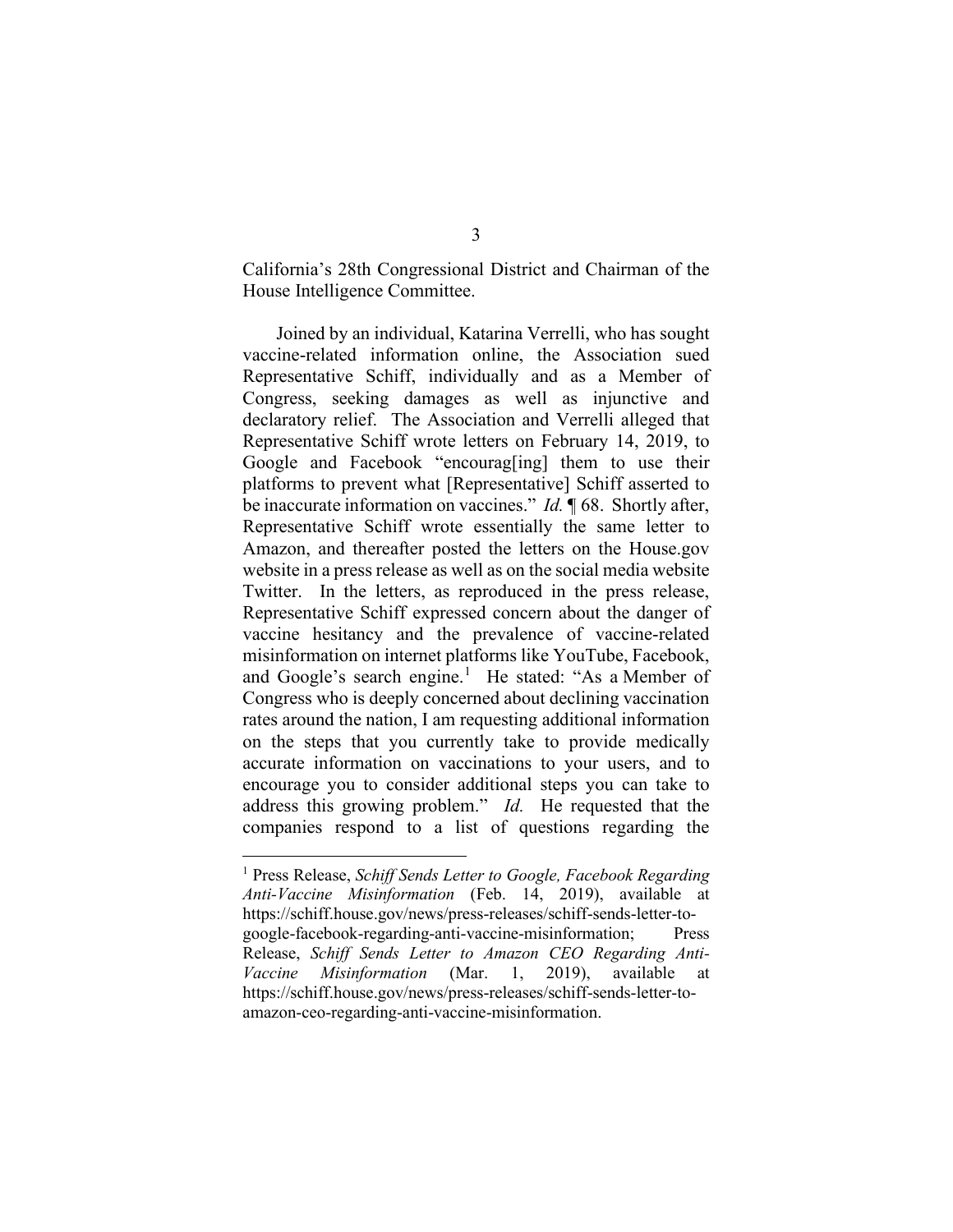companies' policies about and approaches to vaccine-related misinformation. *Id.* Although the letters are not included in the Joint Appendix, the court may look to their full text that is incorporated and linked in the amended complaint. *See Hurd v. District of Columbia*, 864 F.3d 671, 678 (D.C. Cir. 2017).

When the House Intelligence Committee later held a hearing on "the national and election security risks of technology that allows the creation of 'fake' videos," Chairman Schiff "challenged the immunity that [the technology companies] have under Section 230 of the [Communications Decency Act]" and inquired whether Congress should make changes to that immunity. Am. Compl. ¶ 65. His comments put the technology companies "on notice that they would need to comply with [Representative] Schiff's position or risk his undertaking legislative action against . . . § 230." *Id.* ¶ 66. Representative Schiff also allegedly "negotiated the drafting and timing of his public correspondence with" the recipients of the letters "prior to finalizing and publicizing the correspondence," *id.* ¶ 12, and his "outreach" to the technology companies was a "substantial factor motivating" the following actions the companies subsequently took, *id.* The following year, on April 30, 2020, Representative Schiff posted on Twitter about another three similar letters he had sent to YouTube, Twitter, and Google's parent company, Alphabet. *Id.* ¶ 77.

According to the Association, the technology companies have taken a number of steps to disfavor and deprioritize its vaccine-related information on their platforms. For example, Google's initial response to Representative Schiff's letter indicated that the company had "put a lot of effort into curbing misinformation in our products." *Id.* ¶ 71. Google explained: "[W]e are and have been demonetizing anti-vaccination content under our longstanding harmful or dangerous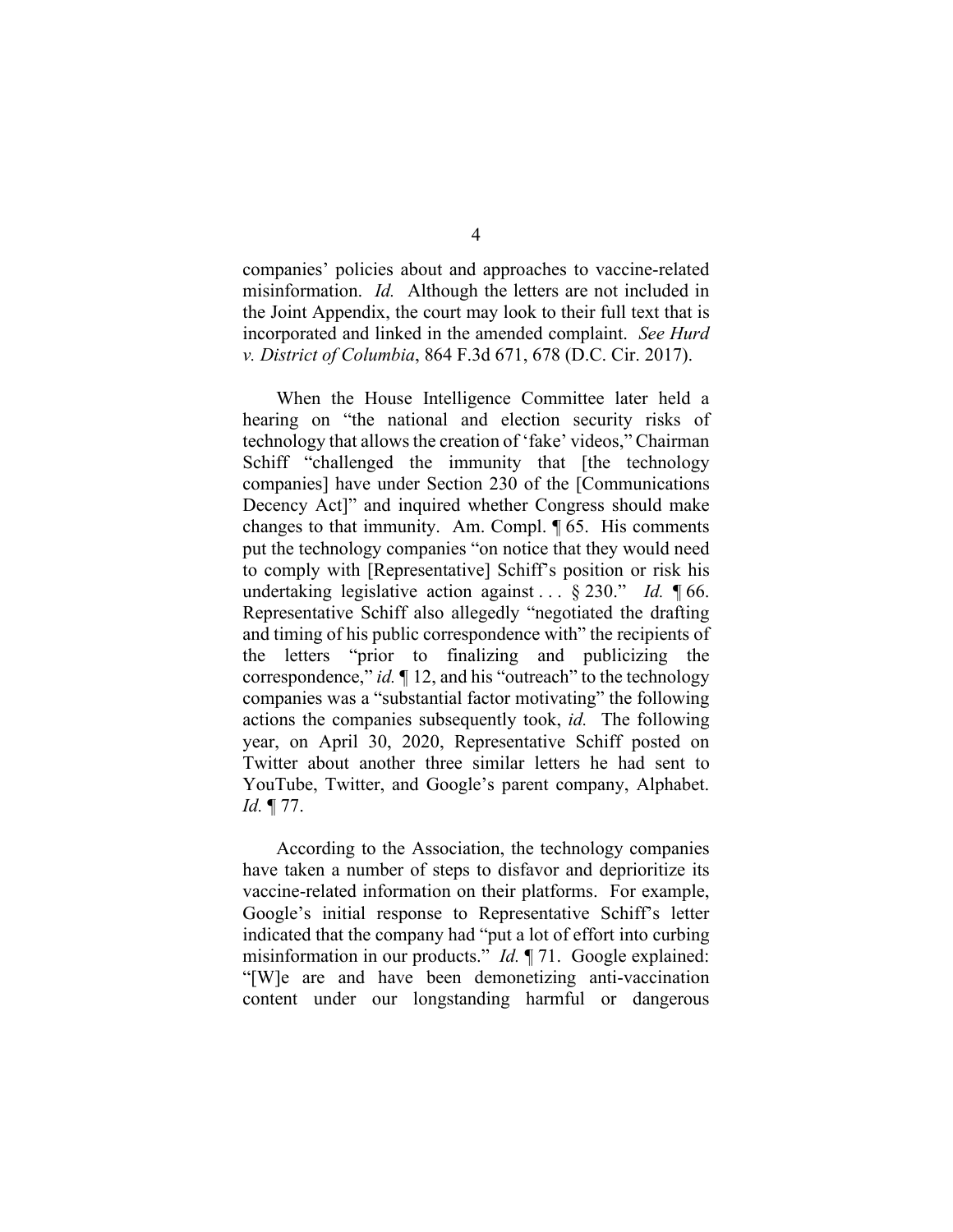advertising policy." *Id.* Facebook's response likewise explained that its "approach . . . is to reduce the spread of inaccurate information about vaccines" and detailed some of its strategies. *Id.* In March 2019, Facebook announced a new policy of promoting links to government-sponsored information about vaccine safety in search results for vaccinerelated information. That policy was implemented in September of 2019. And in May 2019, Twitter announced a new policy of placing a "pro-government" disclaimer on vaccine-related information, including search results for the Association's articles, which appellants allege carried the damaging implication that its perspective is "less credible." *Id.* ¶¶ 74–75. In August 2019, Amazon "suddenly announced [the Association's] termination from the Amazon Associates Program," which allows participants to earn commissions when web users purchase products on Amazon via a link on the participant's website. *Id.* ¶ 73. According to the Association, the circumstances of the termination "suggest[ed] either selective enforcement or an ulterior motive." *Id.* These actions by the technology companies have "significantly depressed the internet traffic to the [Association's] website." *Id.* ¶ 78. The Association further alleges that "[a]s a result of [Representative] Schiff's actions and those taken in response to Schiff's actions by interactive computer services such as Google, Facebook, and Amazon ..., the visits to the [Association's] website declined significantly," all while traffic to the Association's non-vaccine-related content "held steady" and while visits from search engines that did not "disfavor" the Association's vaccine-related content increased. *Id.* ¶ 11.

The district court granted Representative Schiff's motion to dismiss the amended complaint pursuant to Federal Rule of Civil Procedure 12(b)(1) because appellants lacked Article III standing and because Representative Schiff was immune from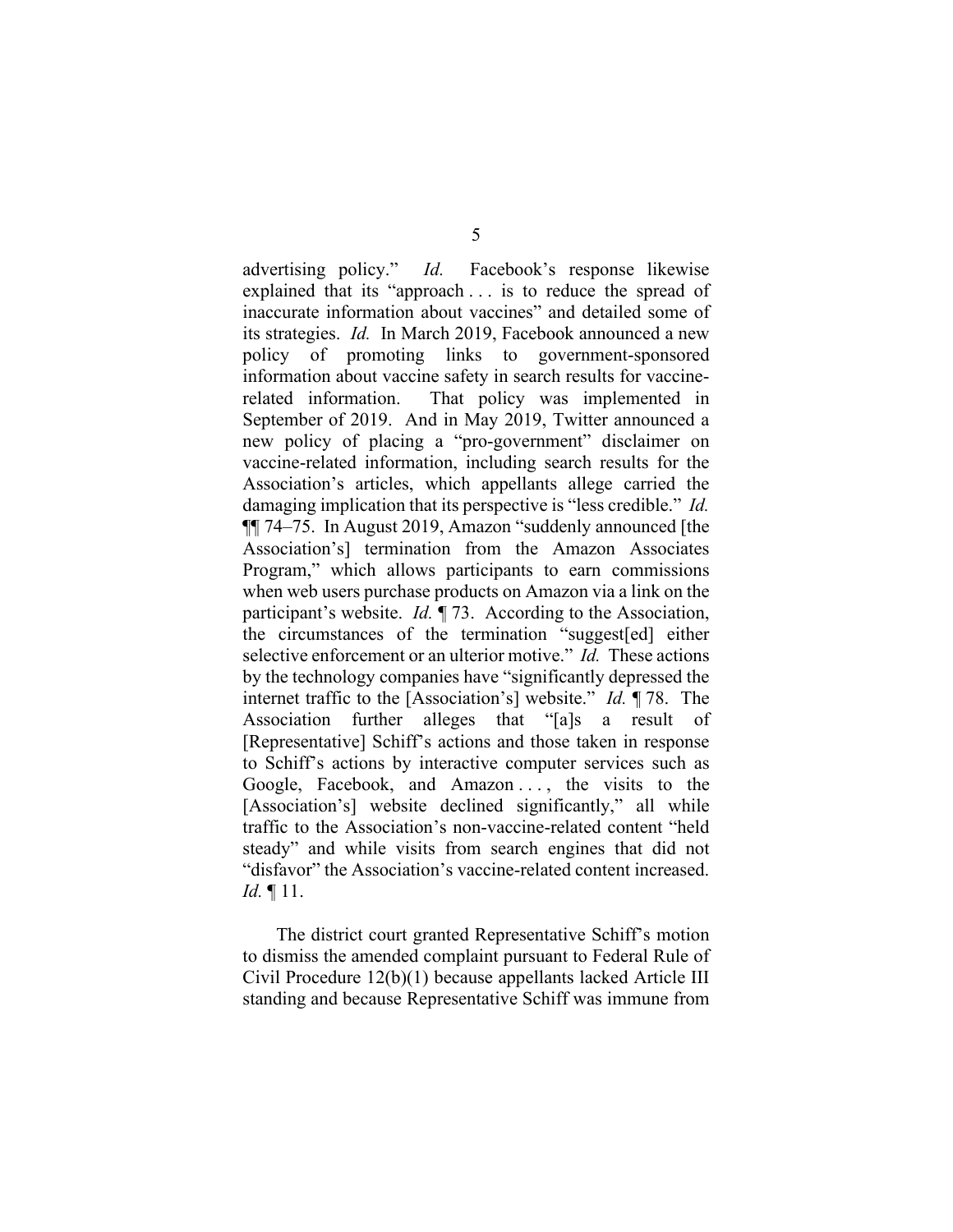suit for the challenged actions under the Speech or Debate Clause, *see Ass'n of Am. Physicians & Surgeons v. Schiff*  ("*AAPS*"), 518 F. Supp. 3d 505, 512 (D.D.C. 2021). The Association and Verrelli appeal. This court's review is *de novo*, *Rangel v. Boehner*, 785 F.3d 19, 22 (D.C. Cir. 2015), and the court may "take up jurisdictional issues in any order," and need not reach other grounds where one is dispositive, *McCarthy v. Pelosi*, 5 F.4th 34, 38 (D.C. Cir. 2021).

**II.**

The doctrine of standing "is an essential and unchanging part of the case-or-controversy requirement of Article III." *Lujan v. Defs. of Wildlife*, 504 U.S. 555, 560 (1992). To establish standing, a party must have "(1) suffered an injury in fact, (2) that is fairly traceable to the challenged conduct of the defendant, and (3) that is likely to be redressed by a favorable judicial decision." *Spokeo, Inc. v. Robins*, 578 U.S. 330, 338 (2016). For injury-in-fact, "a plaintiff must show that he or she suffered 'an invasion of a legally protected interest' that is 'concrete and particularized' and 'actual or imminent, not conjectural or hypothetical.'" *Id.* at 339 (quoting *Lujan*, 504 U.S. at 560). For traceability, "there must be a causal connection between the injury and the conduct complained of," *Lujan*, 504 U.S. at 560, and the injury must not be "th[e] result [of] the independent action of some third party not before the court," *id.* (quoting *Simon v. E. Ky. Welfare Rts. Org.*, 426 U.S. 26, 41–42 (1976)). "[W]hen the plaintiff is not  $\dots$  the object of the government action or inaction [being] challenge[d], standing is not precluded, but it is ordinarily 'substantially more difficult' to establish." *Id.* at 562 (quoting *Allen v. Wright*, 468 U.S. 737, 758 (1984), *abrogated on other grounds by Lexmark Int'l, Inc. v. Static Control Components, Inc.*, 572 U.S. 118 (2014)).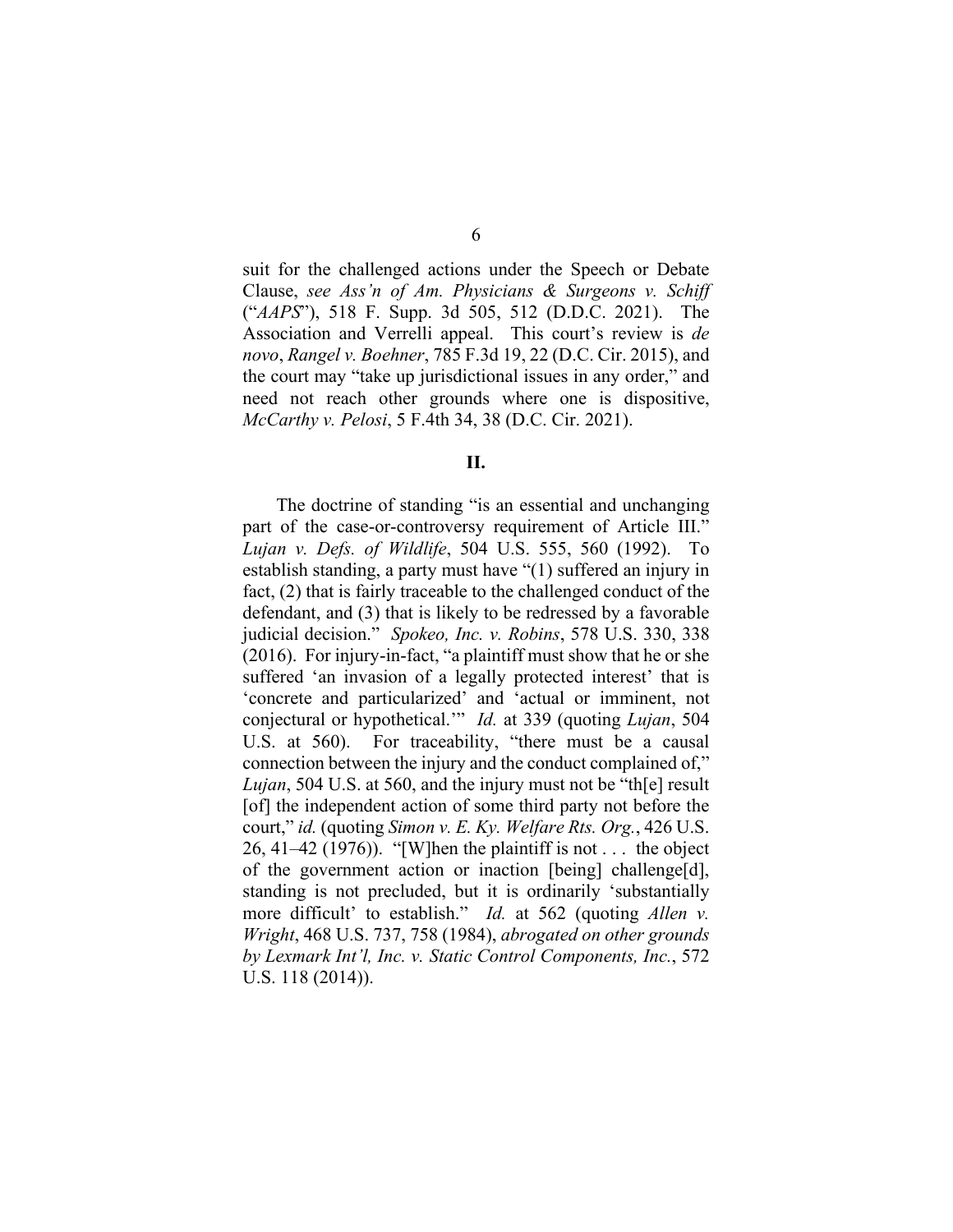## **A.**

Preliminarily, appellants suggest that they need not satisfy the usual standing requirements because they assert a First Amendment injury for which standing requirements are relaxed. They cite *Broadrick v. Oklahoma*, 413 U.S. 601 (1973), as establishing that standing to bring First Amendment claims is subject to a "more deferential standard." Appellants' Br. 21. But in *Broadrick*, the Supreme Court held only that the "traditional rules of standing" operate differently when a plaintiff brings a facial overbreadth challenge to a statute. *Broadrick*, 413 U.S. at 611–12. Because the "very existence" of an overbroad statute may chill protected speech, the Court concluded that the need to ensure the litigants have a strong personal stake in the outcome is diminished in such a case. *Id.*

Appellants do not explain why that rationale is applicable here. They have alleged not a general chilling effect but rather an intentional effort by a government official to limit their speech in particular. Am. Compl. ¶¶ 92–94.

#### **B.**

The Association contends that it suffers three concrete injuries that suffice to establish standing: an impairment of its ability "to negotiate and to contract with interactive computer services," Am. Compl. ¶ 18; a monetary injury from reduced web traffic that may affect its stream of donations; and a First Amendment injury based on the alleged "de-platform[ing]" of its content that harms its speech and associational interests, *id.* ¶ 11.

As for the claim that Representative Schiff interfered with the Association's ability to contract with the technology

7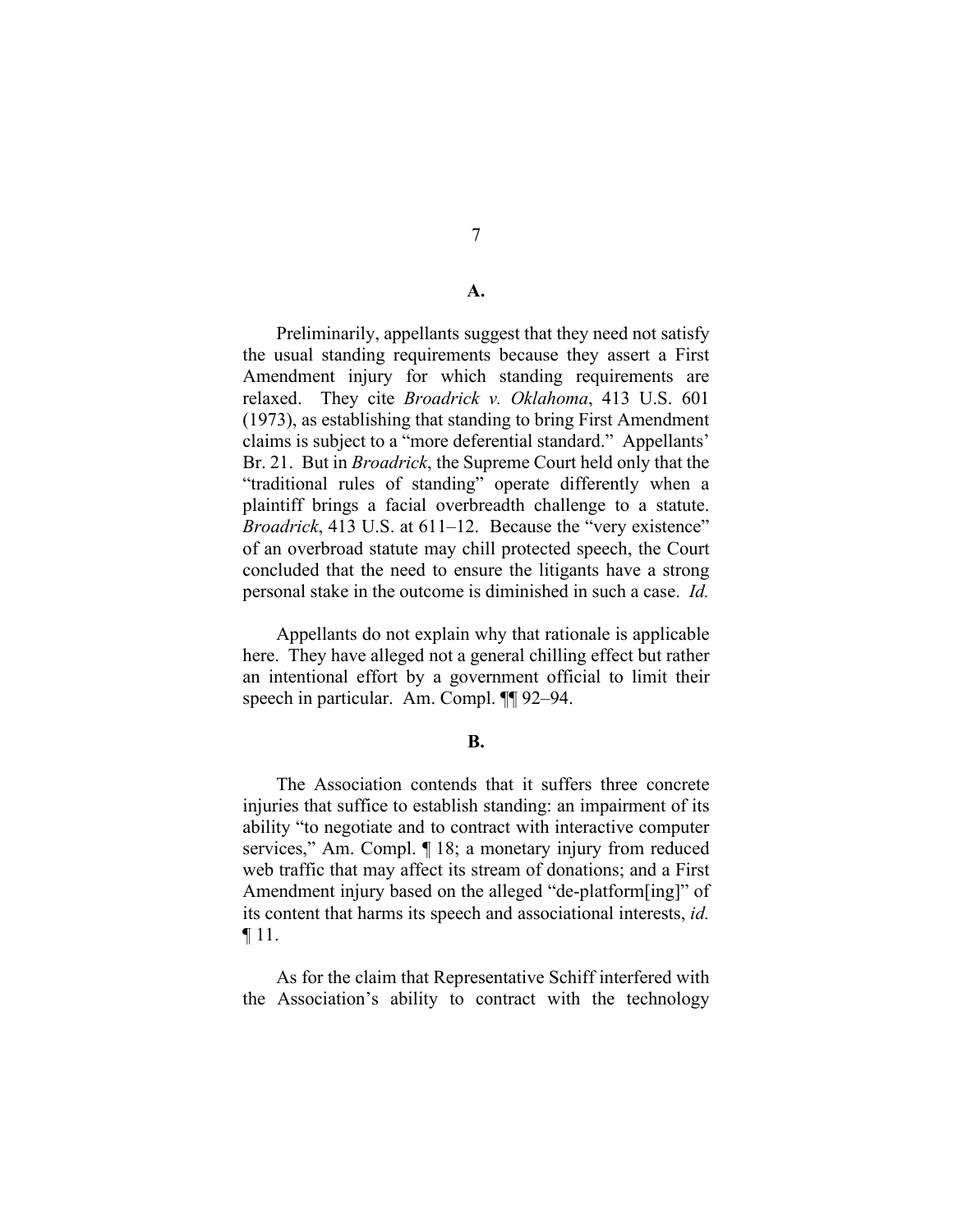companies, the Association has not plausibly alleged injury-infact. The Association maintains that Representative Schiff's actions interfered with its "free negotiations" with the technology companies. Appellants' Br. 19. But the Association never alleged that it has made any attempts at such negotiations, nor that it has concrete plans to do so in the future. "Such 'some day' intentions — without any description of concrete plans, or indeed even any specification of *when* the some day will be — do not support a finding of the 'actual or imminent' injury" that the Supreme Court has required. *Lujan*, 504 U.S. at 564. Any harm to the Association's interest in negotiating and contracting with the technology companies is therefore too speculative to support standing.

The Association appears to suggest that its preexisting contractual relationship with Amazon suffices to show its concrete plans to negotiate. Reply Br. 9. The Association was previously enrolled in the Amazon Associates Program, an "affiliate network[]" that allows "website owners to earn commissions based on their traffic." Am. Compl. ¶ 73. According to the Association, Amazon terminated its enrollment in the program in August 2019 for reasons that appeared to the Association to be pretextual. But the Association has not alleged that it took any steps to rejoin the program, nor even that it would do so if given the opportunity. The Association's previous relationship with Amazon therefore does not show the kind of specific intention to negotiate and contract with the technology companies that could establish actual, as opposed to speculative, injury-in-fact.

The Association's other claimed injuries — to its financial prospects and to its speech and associational interests — are not adequately supported by allegations that any injury is "fairly traceable" to Representative Schiff's actions, *Spokeo*, 578 U.S. at 338, even assuming the Association has plausibly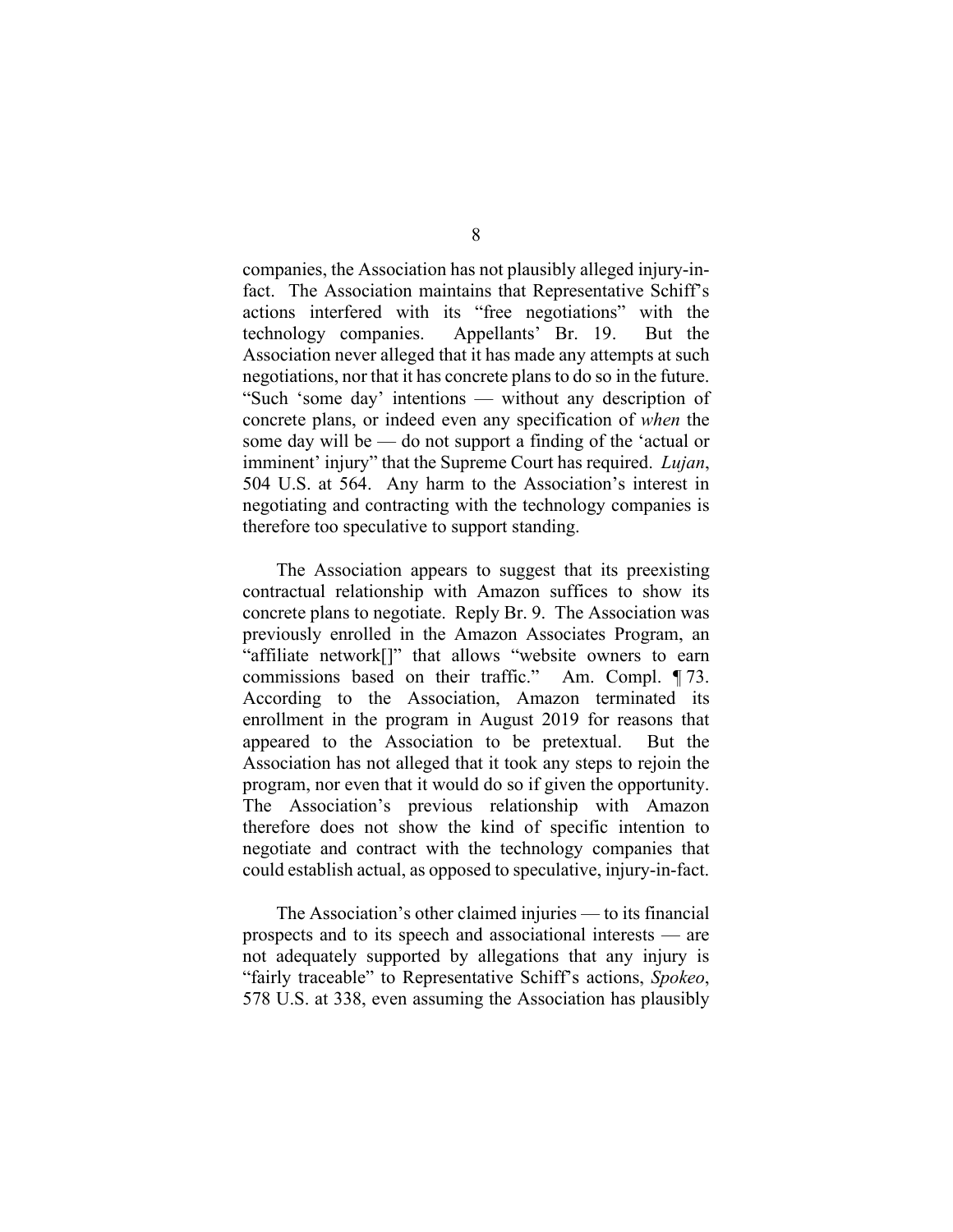alleged actual, concrete injury-in-fact. The Association complains of being "de-platform[ed]" and "disfavor[ed]" by the social media sites and search engines through which it promotes its vaccine-related information. Am. Compl. ¶ 11. But any actions limiting the accessibility of the Association's web content were not taken by Representative Schiff; instead, as the amended complaint acknowledges, they were taken by independent third parties Facebook, Google, Amazon, Twitter, and YouTube. *Id.* ¶¶ 68–78.

Nonetheless, appellants maintain that the companies' adverse action against the Association's content is ultimately attributable to Representative Schiff's statements, which they view to have implicitly threatened and coerced the technology companies. The amended complaint appears to allege a primary theory of causation based on two sets of statements by Representative Schiff. First, Representative Schiff sent the information-gathering letters to several major technology companies, including Google, Facebook, and Amazon, and shared copies of those letters as well as the responses in press releases posted on the House.gov website and in social media posts. Second, several months later, Representative Schiff made remarks at a hearing of the House Intelligence Committee, of which he is the chair, "challeng[ing] the immunity" that certain technology companies enjoy under the Communications Decency Act, 47 U.S.C. § 230. Am. Compl. ¶ 65. According to appellants, the companies understood that Representative Schiff was threatening to support changes to Section 230 if the companies declined to comply with his "wishes on other fronts," including his concerns about "disfavored material on vaccinations on their platforms," and his statements intimidated and "coerce[d]" the companies "to censor content that he opposes." *Id.* ¶ 67.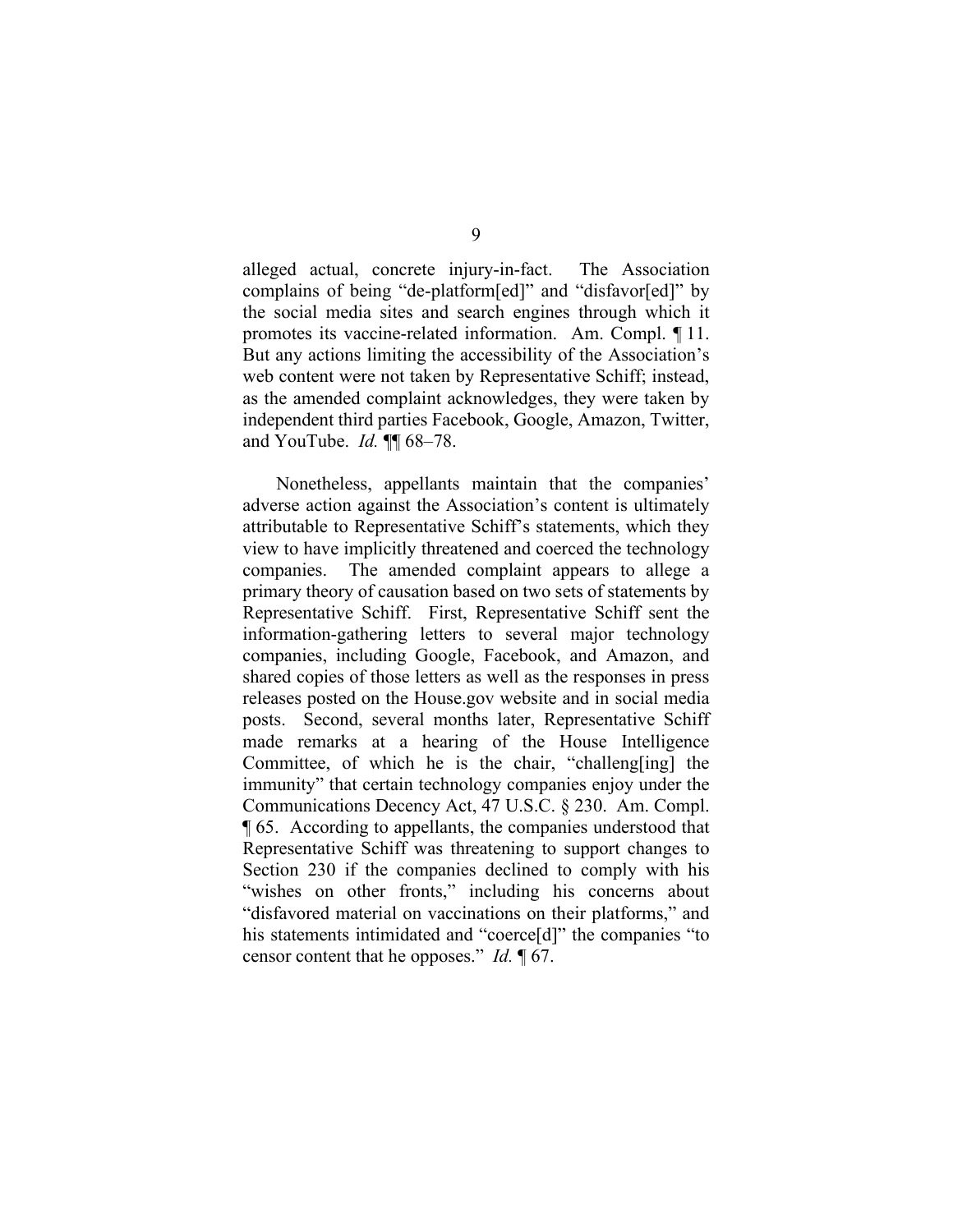Yet appellants' allegations have not presented a plausible account of causation. Even assuming the Association's content was indeed demoted in search results and on social media platforms, the technology companies may have taken those actions for any number of reasons unrelated to Representative Schiff. Appellants offer no causal link that suggests it was an isolated inquiry by a single Member of Congress that prompted policy changes across multiple unrelated social media platforms. The timeline of events in the amended complaint also undermines any possibility that the companies acted at Representative Schiff's behest in particular. For example, the amended complaint quotes Google's response to Representative Schiff's letter, which explained: "[W]e are *and have been* demonetizing anti-vaccination content under our longstanding harmful or dangerous advertising policy." *Id.* ¶ 71 (emphasis added). Likewise, the amended complaint itself acknowledges that several of the other adverse actions by the technology companies occurred before the June 2019 Intelligence Committee hearing. For example, Facebook announced its new policy of prioritizing governmentsponsored vaccine information in search results in March 2019, *id.* ¶ 76, and Twitter introduced its search-results disclaimer directing users to government-sponsored vaccine information in May 2019, *id.* ¶ 74. Even assuming some of the policy changes to which appellants object were anticipatory in nature, the decisions by the companies seem to have occurred before Representative Schiff even sent the letters, and many took place before the hearing that purportedly coerced the companies to adopt Representative Schiff's preferences.

Generously construing the allegations of the amended complaint, the Association also appears to suggest that causation is satisfied because Representative Schiff coordinated the "drafting and timing" of the letters with the tech companies before releasing them, and that the letters were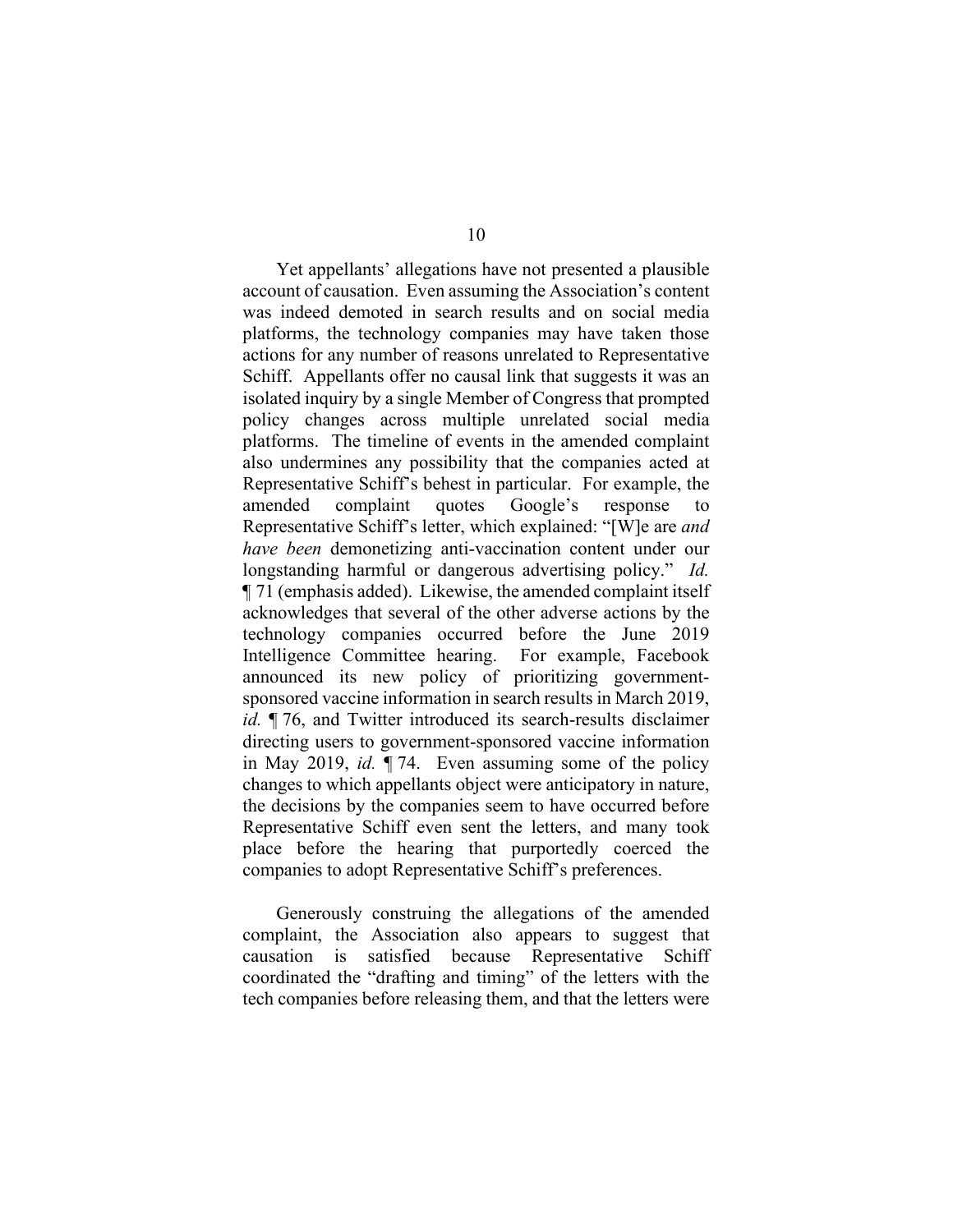"a substantial factor motivating" the companies' "actions to suppress vaccine-related information." *Id.* ¶ 12. But this is exactly the kind of allegation the Supreme Court rejected in *Bell Atlantic Corp. v. Twombly*, 550 U.S. 544 (2007). After all, "a conclusory allegation of agreement at some unidentified point does not supply facts adequate to show illegality." *Id.* at 557. As in *Twombly*, these allegations are "merely consistent with," but do not "plausibly suggest[]," the kind of coordinated action that would supply a causal link between Representative Schiff's statements and the technology companies' actions. *Id.* Indeed, it is far less plausible that the companies' actions were a response to one legislator's inquiry than that they were a response to widespread societal concerns about online misinformation.[2](#page-10-0)

## **C.**

Appellant Verrelli, for her part, contends she suffers a kind of First Amendment injury as well because she now finds it more difficult to access the vaccine-related content she would like to view online. Verrelli, however, is not mentioned in the argument portion of appellants' opening brief, so any contention that the district court erred in ruling that she lacks standing is forfeited. *Al-Tamimi v. Adelson*, 916 F.3d 1, 6 (D.C. Cir. 2019). In any event, her claims suffer from the same causation deficiency as those of the Association. Even assuming the kind of vaccine-related information she would like to access is more difficult to locate on her preferred web sources, she has not plausibly alleged that this is attributable to Representative Schiff's actions rather than an independent

<span id="page-10-0"></span><sup>2</sup> *See* Press Release, *Schiff Sends Letter to Google, Facebook Regarding Anti-Vaccine Misinformation* (Feb. 14, 2019), available at https://schiff.house.gov/news/press-releases/schiff-sends-letterto-google-facebook-regarding-anti-vaccine-misinformation; H.R. Res. 179, 116th Cong. (2019).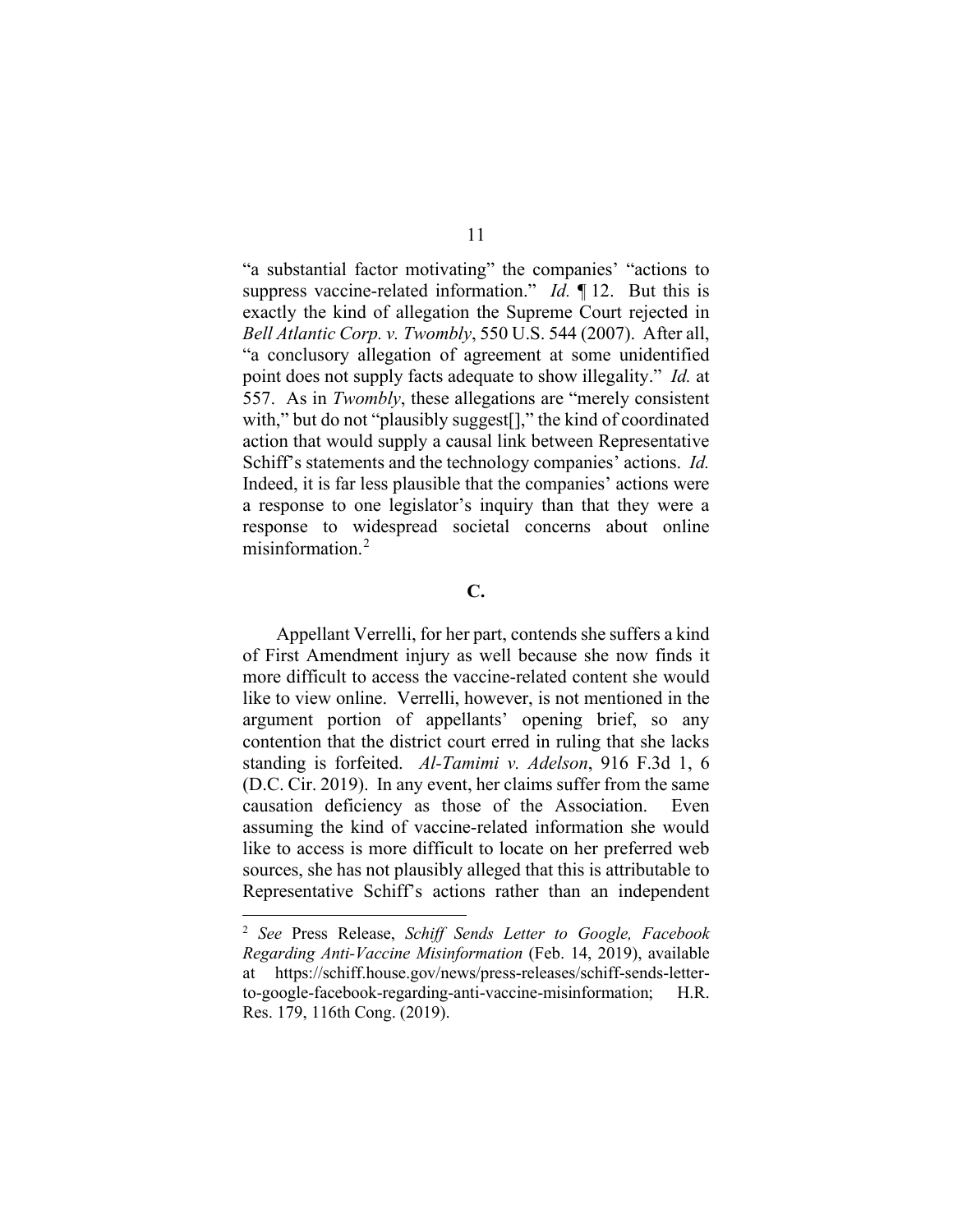decision of the technology companies. As a result, she lacks standing to sue Representative Schiff.

### **III.**

The district court also ruled that, apart from appellants' failure to demonstrate Article III standing, it lacked subject matter jurisdiction because Representative Schiff's challenged actions were "legislative acts" that were protected by the Speech or Debate Clause of the Constitution, U.S. CONST. art. I, § 6, cl. 1. *AAPS*, 518 F. Supp. 3d at 518–19. Because appellants have not established that they have Article III standing, the court need not reach the separate jurisdictional issue of Representative Schiff's immunity under the Speech or Debate Clause. *See Rangel*, 785 F.3d at 22. Counsel for appellants suggested at oral argument, however, that the court should address the Speech or Debate Clause issue because it is implicated in appellants' request for leave to amend the complaint for a second time. That is, if the court concludes they lack standing because any injury they suffer is attributable to "third part[ies] not before the court," *Lujan*, 504 U.S. at 560 (quoting *Simon*, 426 U.S. at 42), namely, the technology companies, then the court should permit them to amend the complaint to join the technology companies as defendants. But appellants acknowledge that they did not seek leave to amend in the district court. They also acknowledge that the court generally does not grant leave to amend a complaint when it was not sought in the district court. Appellants' Br. 54–55 (citing *Gov't of Guam v. Am. President Lines*, 28 F.3d 142, 150–51 (D.C. Cir. 1994)). Further, their appellate briefs offer no reason why the court should deviate from its general practice here. To the extent counsel for appellants first argued during oral argument that seeking leave to amend to cure the amended complaint's standing deficiencies in the district court would have been futile given that court's determination that